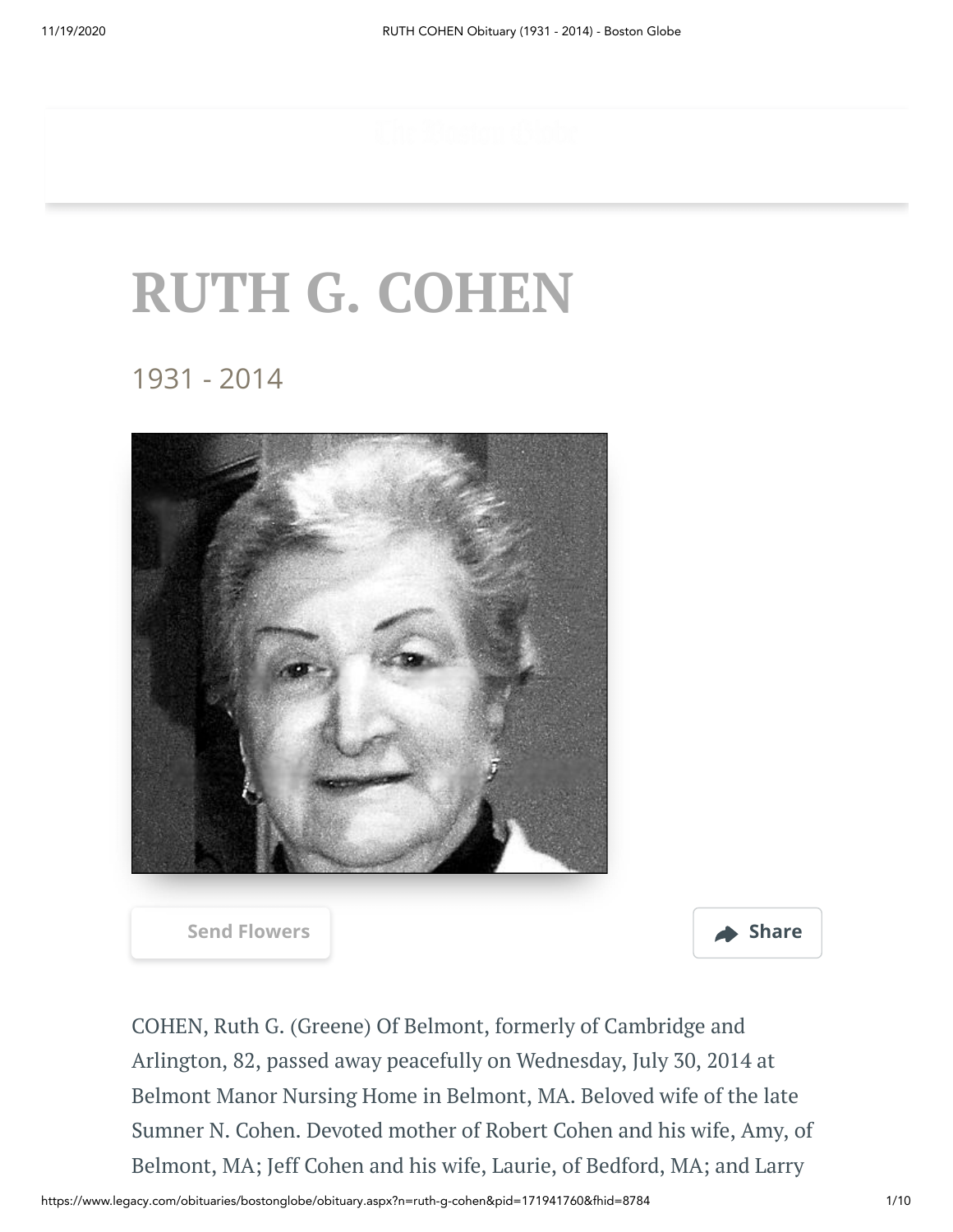Cohen and his wife, Dawn, of Norfolk, MA; Loving Grandmother of Michael and Samantha Cohen, Donald (DJ) and Jacqui Cohen, and Genny Cohen: Dear sister of Elizabeth Schneider, of Lexington, MA (formerly of Belmont) and sister-in-law of the late Rubin H. Schneider, of Belmont. Ruth is also survived by many loving cousins, nieces, nephews and friends. She was born on November 24, 1931, the daughter of Leopold G. (Ted) and Mary D. (Resnick) Greene and raised in Cambridge. A graduate of Cambridge Latin High School and Boston University, she was a women's fashion buyer for Jordan Marsh prior to raising her family. She earned her Master's Degree in Special Education from Lesley College and taught grades K-5 at the Morse School in Cambridge for over 20-years. She was an active member of the Beth El Temple Center, serving as a Vice President of the Temple. A world traveler and lover of fashion, Ruth was a supremely independent and very caring person who loved her family and friends. She will be remembered for her selflessness, her sense of humor, her ability to whistle a happy tune, and her devotion to Sumner to whom she was married for 35 years and who died in 1990. Services will be at Beth El Temple Center, 2 Concord Avenue, Belmont on Monday, August 4, 2014 at 10:00AM. Interment will take place at Sharon Memorial Park, 41 Dedham Street, Sharon. Memorial observance will be from 3:00-8:00PM at the home of Robert and Amy Cohen, 31 Audrey Road, Belmont. In lieu of flowers, remembrances may be made to the Alzheimer's Foundation of America, 322 Eighth Ave., 7th fl., New York, NY 10001,

[http://www.alzfdn.org](http://www.alzfdn.org/) or the [American](https://donate3.cancer.org/?campaign=legacy2&giftFirstName=RUTH&giftLastName=COHEN&giftType=mem) Cancer Society,

<https://donate.cancer.org/index>

Levine Chapels, Brookline

617-277-8300